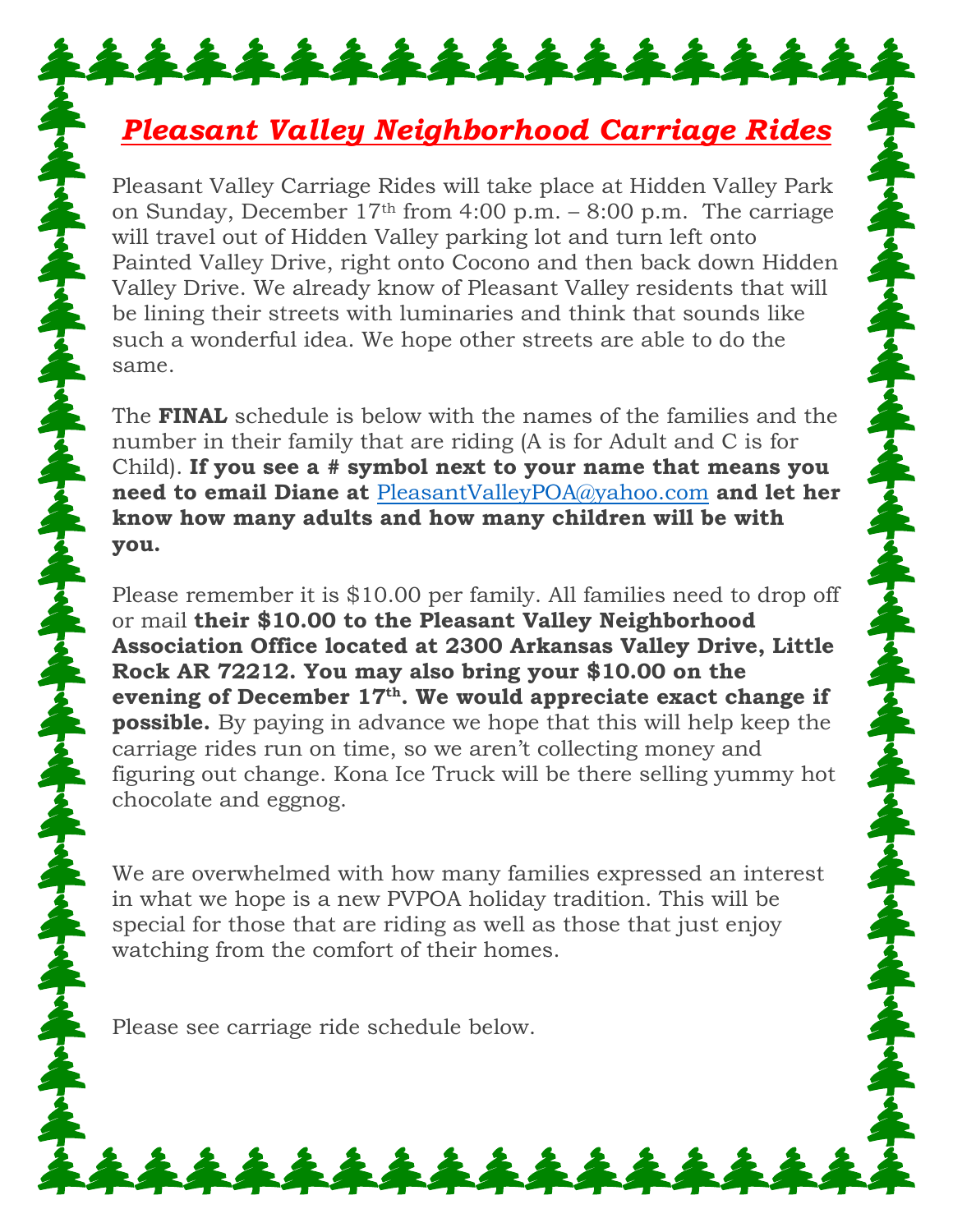## **Schedule for Princess Round Carriage**

\*\*\*\*\*\*\*\*\*\*\*\*\*\*

Allbritton 3A-2SC

4:20 - Fran Vaught 4A-2C-1B FULL

4:40 -Eleanor James 2A-3SC/Bradbury 3A-1C FULL

5:00-Mcmillan 2A-3C/Gillham 2A-1C FULL

5:20 –Ingram 2A-2C/ Green 2A-2C FULL

5:40 -Jefferson 6A- FULL

6:00 - Megan Mitrani 2A-2SC /Mary-Lee Smith 2A-2C -FULL

**#6:20 -Wadsworth A?-C?/ Amanda Hughes 2A-1C**

6:40-Wiles 4A-3C FULL

7:00-Ivy 3A-2C/ Parrish 2A-3SC-FULL

7:20-Beth Brewer A3-C1/ Rachael Wayne 2A-2C -FULL

7:40- Marty Garrity A2-C2/Ashley Caldwell 2A-2C FULL

8:00-Redditt 2A-2C/ Cindy Harris 2A FULL

**\*may have room for small party of** 1**-2 adults and 1-2 children # still need to know the adults and children over 12 number for these parties**

## **Schedule for Big Wagon Carriage**

4:00- Jenn Cook 2A-2SC/Oakley 2A-1t-1B/Lauren McCray 2A-3C/Glover 2A-2C FULL

4:20- Carol Langston 7A-3C/Amelia Lewis 2A-3SC - FULL

4:40- Ryan Brantly 2A-2SC/Kendrick 4A-1C/Hargis 2A-1C/Vinson 2A-2C-FULL

\*\*\*\*\*\*\*\*\*\*\*\*